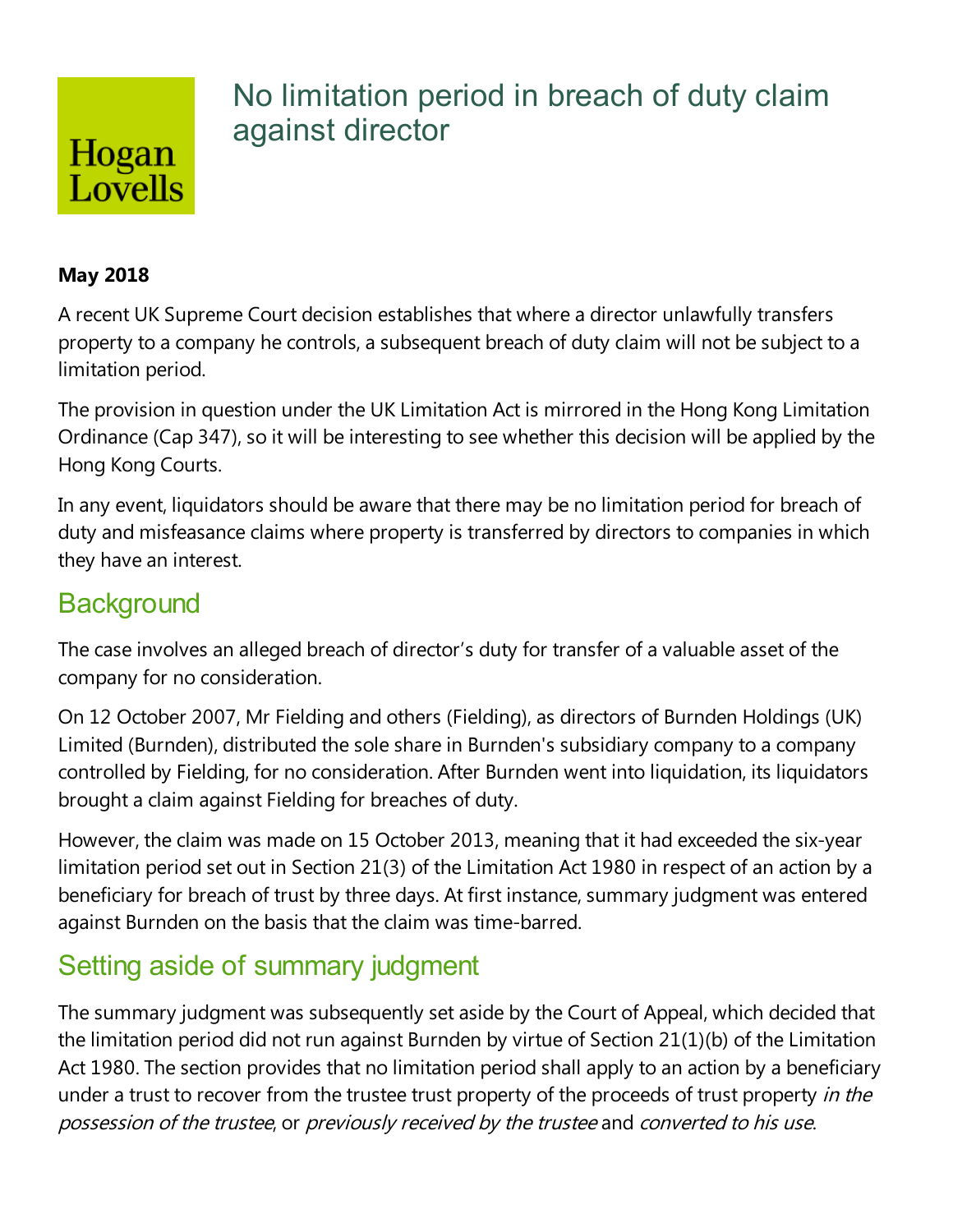Fielding then appealed to the Supreme Court on the correct construction of Section 21(1)(b), ie. whether the company directors are in possession of or have previously received trust property within the meaning of that section.

## The UK Supreme Court decision

Fielding argued, among other things, that the trust property in question was never in their possession, or previously received by them and converted to their use. The trust property had been in the legal and beneficial ownership and therefore possession of a succession of corporate entities.

The UK Supreme Court, in dismissing the appeal, found that in the context of company property the company directors should be treated as being in possession of the trust property from the outset.

In reaching this decision, the Court considered the purpose of the section, which was to give a trustee the benefit of the lapse of time in respect of a legal or technical wrong but not to protect him where he would otherwise "*come off with something he ought not to have, ie. money of the* trust received by him and converted to his own use".

Lord Briggs held that, for the purposes of Section 21 of the Limitation Act 1980, a director should be treated as a trustee of the company as they are the fiduciary steward of the company's property, and thus are deemed to have 'received' it during his time in office. Also, in transferring the property to a company he controls, the director will have converted that property to his own use.

### **Summary**

Although the directors in this case had not *directly* received company property, the fact that they transferred company property to another company they controlled placed them within the ambit of Section 21(1)(b) of the Limitation Act 1980. This meant that, in the circumstances, the company's claim for breach of directors' duties was not bound by any limitation period.

This article is written by Karen Chan, senior associate in Hong Kong office.

# Contacts



Chris Dobby